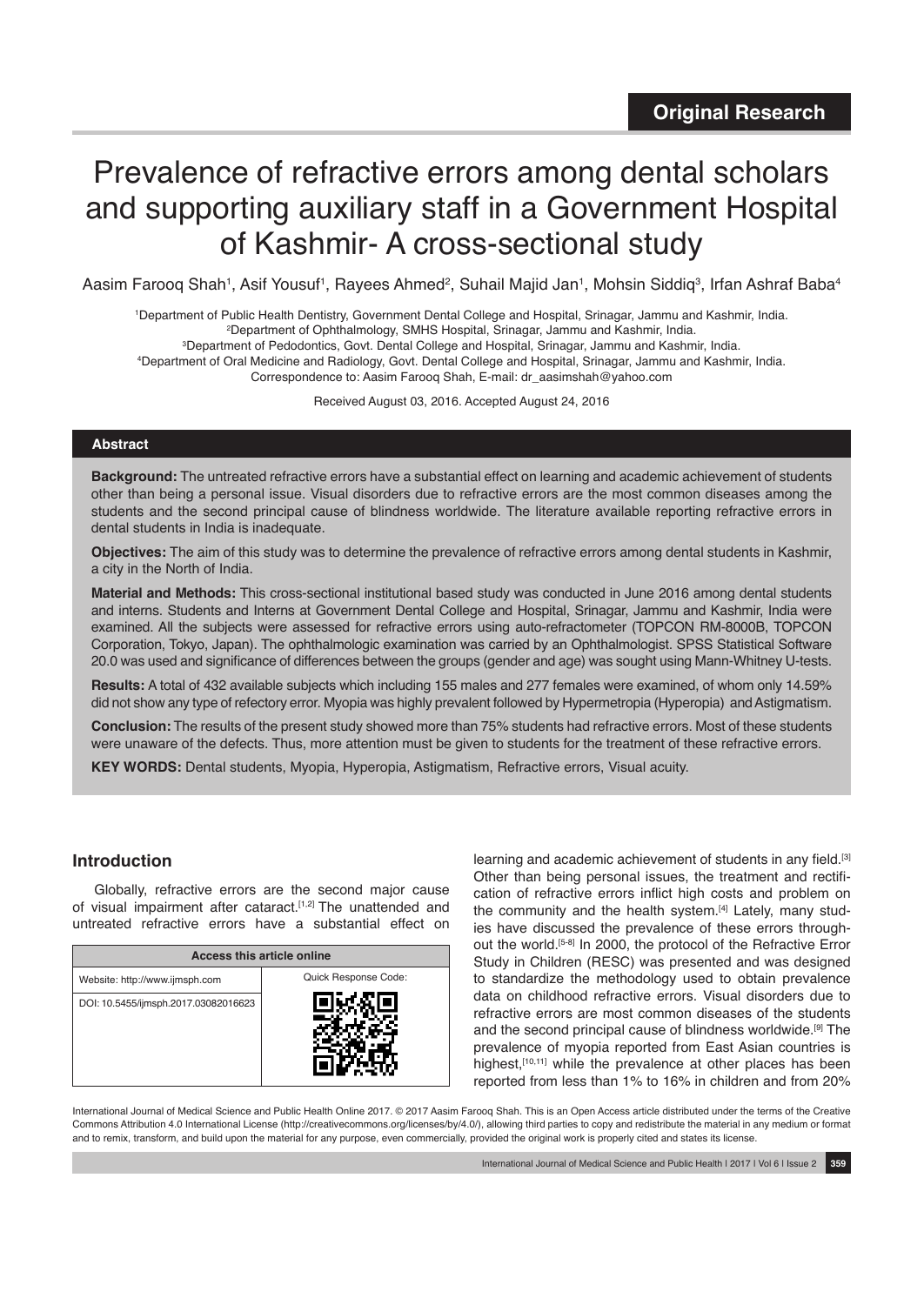to more than 70% in older ages.<sup>[12,13]</sup> Though racial and ethnic variances are common reasons for differences in prevalence, alterations in lifestyle such as the quantity of near-vision-tasks has also amplified the global variation in the prevalence of refractive errors.[14,15]

In diverse parts of India, studies on refractive errors have chiefly focused on school going children.<sup>[16,17]</sup> According to the education system in India, most medical and dental students and graduates are in the foundation stages and usually have to perform work causing stress on vision. Therefore, visual problems and refractive errors are very common in this population. The high occurrence of refractive errors was seen among medical students and they are usually ignorant about it.<sup>[18]</sup> There are inadequate studies that have reported refractive errors in dental students. In light of the rareness of information in this group in India and particularly in Jammu and Kashmir State, this study was done to determine the prevalence of refractive errors among dental students in Kashmir, a city in the North of India.

## **Materials and Methods**

This cross-sectional institutional based study was conducted in June 2016 among the Third and Final year students and interns in Government Dental College and Hospital, Srinagar, Jammu and Kashmir, India. The available population for sampling for this study was 488, which included 181 males and 307 females. These included all students and interns enrolled in the institute. All the subjects were informed about the research and their participation was voluntary. Ethical Clearance was obtained from the concerned Medical college and Hospital. Out of the total 488 study population, only 432 agreed to participate in the study, which included 155 males and 277 females. Age groups were categorized as 18-23 years, 24- 29 years and 30- 35 years.

Students who were using powered spectacles, contact lens or who gave a history of surgical intervention, were considered as having refractive errors while all others were assessed for refractive errors using auto-refractometer (TOPCON RM-8000B, TOPCON Corporation, Tokyo, Japan). The ophthalmologic examination was carried by an ophthalmologist from Ophthalmology Department of Shri Maharaja Hari Singh (SMHS) Hospital, Srinagar, located in the vicinity of the hospital. The ophthalmologic examination of the available sample was done in 15 days, examining approximately 30 subjects per day.

Refractive errors were categorized as myopia, hyperopia and astigmatism, in the following way. Category: 1 from 0.25 to 0.99 D, Category: 2 from 1.0 to 2.99D, Category: 3 from 3.00 to 5.99D and Category: 4 from 6D and above.

#### **Statistics**

The data were analyzed using each subject as a unit. The primary analysis included all students who attended the ophthalmologic examination. Data were entered into an Excel Sheet database (MS Office Excel 2000; Microsoft Corporation, Redmond, WA, USA). The Data was analyzed using SPSS Statistics 20.0. The significance of differences between the groups (gender and age) was sought using Mann-Whitney U-tests with significance level set at ≤0.05.

## **Results**

The available target sample population included students and interns enrolled in the Government Dental College and Hospital, Srinagar. A total of 432 available subjects which included 155 males and 277 females were examined. Table 1 presents the distribution of the refractory errors in the studied population in respect to the genders. Out of the total population only 14.59% did not show any type of refectory error, while the rest 85.41% presented one of the three errors. Out of the total male population of 155 males 138 subjects presented refectory errors with the highest number (48.38%) of subjects having myopia followed by hypermetropia and astigmatism. Myopia was more prevalent in females which affected 56.67% of the population. There was a statistically significant difference (*p* ≤*0.0435)* between the genders when compared for different refractive errors. While astigmatism was least prevalent in females with a prevalence of 8.30%. Overall the prevalence of myopia was recorded to be 53.70% which was highly prevalent in comparison to the other refectory errors within the studied population.

Table 2 presents the distribution of the subjects according to power in relation to age and gender. Among the age

| <b>Refractive errors</b> | Male $(N=155)$ | %     | Female (N=277) | $\%$  | <b>Total (N=432)</b> | $\%$  |  |
|--------------------------|----------------|-------|----------------|-------|----------------------|-------|--|
| Myopia                   | 75             | 48.38 | 157            | 56.67 | 232                  | 53.70 |  |
| Hypermetropia            | 42             | 27.09 | 51             | 18.41 | 93                   | 21.52 |  |
| Astigmatism              | 21             | 13.54 | 23             | 8.30  | 44                   | 10.18 |  |
| Total                    | 138            | 89.03 | 231            | 83.39 | 369                  | 85.41 |  |
| P value                  | 0.0435         |       |                |       |                      |       |  |

*Using Mann-Whitney U-test, Significance level* ≤*0.05*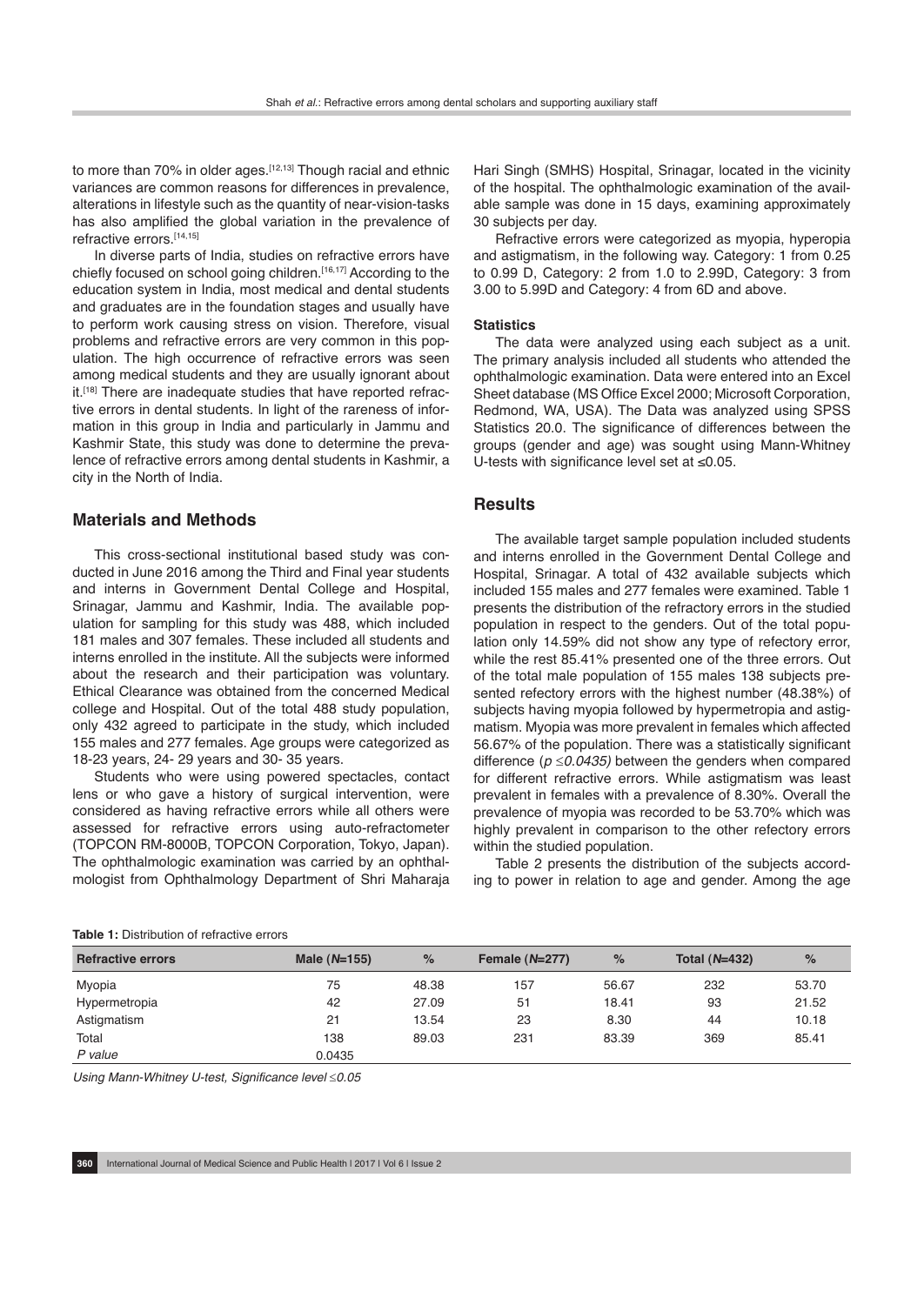| <b>SEX</b> | <b>AGE</b> | <b>POWER</b>   |              |               |                | <b>TOTAL</b> | P value |
|------------|------------|----------------|--------------|---------------|----------------|--------------|---------|
|            |            | 0.25 to 0.99 D | 1.0 to 2.99D | 3.00 to 5.99D | 6D and above   |              |         |
| Male       | from 18-23 | 40             | 22           | 4             | 3              | 69           |         |
|            | from 24-29 | 16             | 20           | 10            | 3              | 49           |         |
|            | from 30-35 | 4              | 12           | 3             | 1              | 20           |         |
|            | Total      | 60             | 54           | 17            | 7              | 138          |         |
| Female     | from 18-23 | 45             | 48           | 16            |                | 110          |         |
|            | from 24-29 | 26             | 42           | 13            | 4              | 85           | 0.062   |
|            | from 30-35 | $\overline{7}$ | 18           | 8             | 3              | 36           |         |
|            | Total      | 78             | 108          | 37            | 8              | 231          |         |
| Total      | from 18-23 | 85             | 70           | 20            | 4              | 179          |         |
|            | from 24-29 | 42             | 62           | 23            | $\overline{7}$ | 134          |         |
|            | from 30-35 | 11             | 30           | 11            | 4              | 56           |         |
|            | Total      | 138            | 162          | 54            | 15             | 369          |         |

**Table 2:** Prevalence of power in relation to age and sex (*n*=432)

*Using Mann-Whitney U-test, Significance level* ≤*0.05*

groups, subjects within age group 18-23 presented the highest deviation from normal followed by subjects from 24-29 years. Power 1.0 to 2.99D was more prevalent in the studied population within all the age groups. A Higher number of females with power 1.0 to 2.99 D were present in comparison to males. Though the results were not statistically significant  $(p ≥ 0.062)$  when compared within the genders. It was also observed that females presented deviation from normal in higher number than males.

Table 3 shows the power in relation to the refractive error, power 0.25 to 0.99 D was more prevalent in subjects having hypermetropia. It was recorded that only 2.43 % population who were having refractive errors had a power of 6 D and above. It was seen that out of the 125 subjects having myopia, 53.87 % subjects had a power of 1.0 to 2.99D. Furthermore out of the 93 subjects having hypermetropia, 67.74% subjects presented a power of 0.25 to 0.99 D. It was also observed that out of the 44 subjects having astigmatism, 50% subjects had a power of 0.25 to 0.99 D. The results also show that power 6 D and above was seen in the least number of subjects.

# **Discussion**

The overall occurrence of refractive errors in the present study was 85.41%, myopia being the most common type with a prevalence of 53.7% and higher in females (56.67%). The prevalence of refractive errors was found to be higher in the studied population. The prevalence of myopia in the present study was 53.7% with, a higher number of females (56.67%) affected. The prevalence of hypermetropia in this study was lesser than myopia and astigmatism, with a total prevalence of 21.5% affecting more males (27.09%) than females (18.41%). In the present study, it was also seen that 10.18 % students in had astigmatism.

These findings of the present study in relation to the prevalence of all refractive errors are similar to the results of a study done on medical students in Pakistan who exhibited a prevalence of approximately 60%,[19] and this prevalence was also similar to other countries where the prevalence was found to be more than 50% as in Norway and Copenhagen.<sup>[20,21]</sup> More than half of the examined students in this study had

| <b>Table 3:</b> Distribution of refractive errors in relation to power |  |
|------------------------------------------------------------------------|--|
|------------------------------------------------------------------------|--|

| <b>Power</b>   | <b>Myopia</b> | %     | <b>Hypermetropia</b> | %     | <b>Astigmatisms</b> | $\%$  | <b>Total</b> | $\%$  |
|----------------|---------------|-------|----------------------|-------|---------------------|-------|--------------|-------|
| 0.25 to 0.99 D | 54            | 23.27 | 63                   | 67.74 | 22                  | 50    | 139          | 37.66 |
| 1.0 to 2.99D   | 125           | 53.87 | 27                   | 29.03 | 13                  | 29.54 | 165          | 44.71 |
| 3.00 to 5.99D  | 44            | 18.96 | 3                    | 3.22  | 9                   | 20.45 | 56           | 15.17 |
| 6D and above   | 9             | 3.87  |                      |       |                     |       | 9            | 2.43  |
| Total          | 232           | 62.87 | 93                   | 25.20 | 44                  | 11.92 | 369          | 85.41 |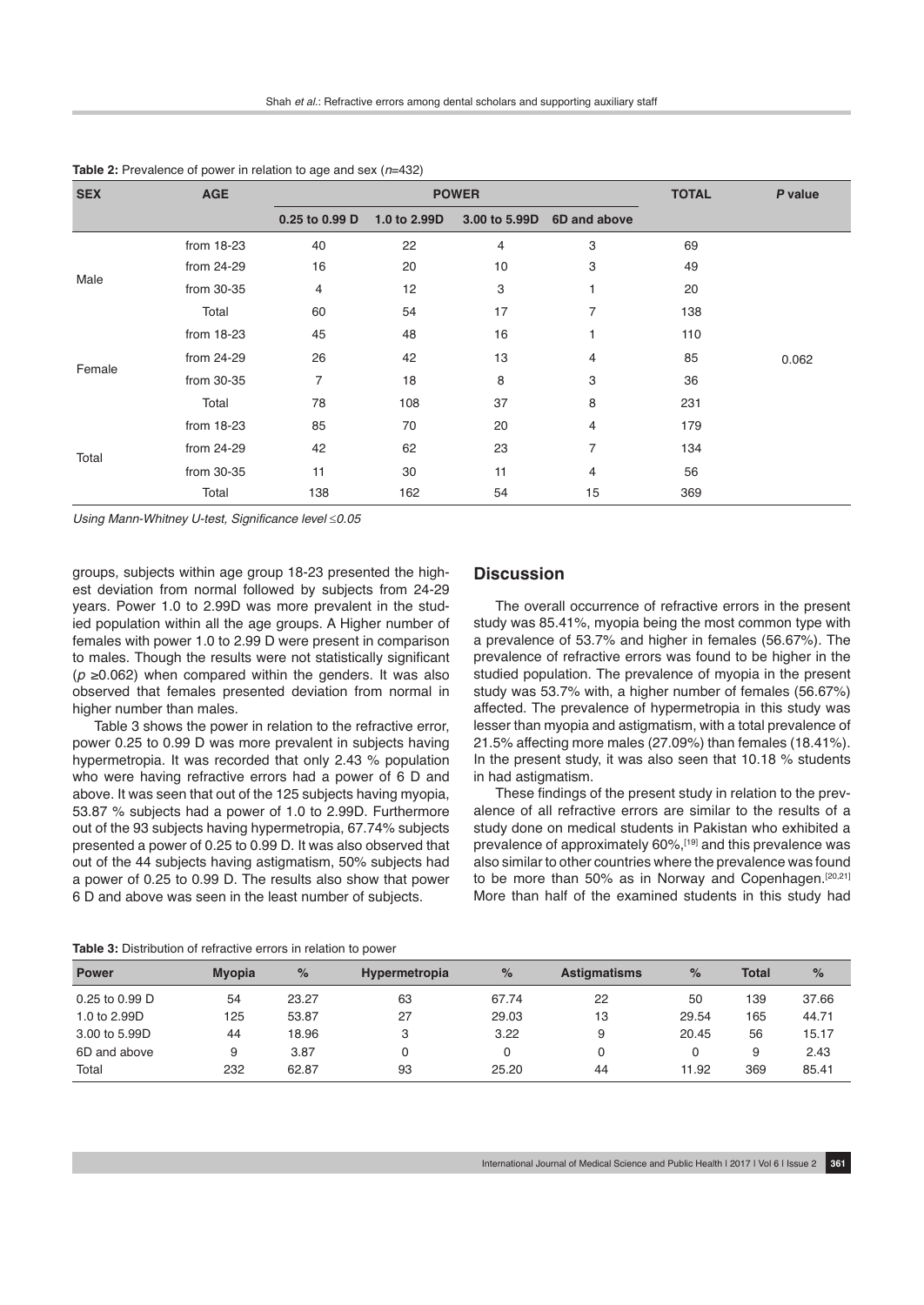at least one type of refractive error. These findings specify the prominence of refractive errors in this particular strata and age group. As it has been previously documented that uncorrected refractive errors are one of the greatest vital causes of visual impairment in the world, refractive errors in this age range justify special consideration<sup>[22]</sup> though a lower prevalence of refractive errors has been reported from the studies done in Turkey at 32.9%.[23] On the contrary, the prevalence of refractive errors reported in the present study was much lower than that which has been reported from Taiwan at 93%<sup>[24]</sup> and Singapore at 90%,<sup>[25]</sup> but comparable to China at  $71\%$ <sup>[26]</sup> and parts of Iran.<sup>[13,27]</sup> The present study associates with the findings of, refractive errors in southern India (70%)<sup>[28]</sup> but has reported higher than 55% prevalence from central<sup>[29]</sup> 56% and 45% in western Indian regions.[30,31] Too much nearwork, as a risk factor for myopia is emphasized by the findings of the study that has been published in 1969.[32] The most probable causes in the higher prevalence of these errors in the selected population can be attributed to the higher reading time in these students and can also be attributed to nearwork which these students do. The inexperience of these young dental students can increase these chances and can also be due to their improper seating positions. The high prevalence of myopia in the present study shows refractive errors should be given more attention in university students because myopia is the most common cause of the uncorrected refractive error. It seems that studying hard for the university exam, which enforces a high burden of near activity, is the reason for the high prevalence of myopia in this group. In a previous study among Ophthalmology students, who perform extensive near-work, were noticed to have been at risk of developing myopia. Their myopic development was connected to the high strains for near-work and could be slowed in holidays while near-work decreased.<sup>[33]</sup> Since the dentistry students have a lot of pre-clinical work which puts stress on the vision or eyes can be a reason for this. Other than this long study patterns in artificial lights can also be a reason for the same. Other studies have also shown that this age group coincides with the onset of myopia.<sup>[34]</sup> In general, it seems that both biometric and environmental factors play an important role in the increased prevalence of myopia in this age group. The most common causes of increased myopia in this age group are probably due to the increase in axial length with age and secondly an increase in nearwork in dentistry students.<sup>[34]</sup> The prevalence of hyperopia in this study was lesser than myopia and astigmatism, with a total prevalence of 21.5%. The detected rate is similar to that stated in previous studies from North eastern Iran<sup>[35]</sup> among schoolchildren in Shiraz, Iran<sup>[36]</sup> and Mashhad.<sup>[37]</sup> Based on previous studies, hyperopia is more common than myopia among Iranians.<sup>[35]</sup> However the present figures are less than the results of other studies on the prevalence of hyperopia in university students elsewhere<sup>[5,23,38]</sup> It was also seen that females had more prevalence of hypermetropia than males in the present study while many studies have not found a difference in the prevalence rates in the two genders.<sup>[39]</sup> Since short axial length is linked to hyperopia, the shorter axial length in females can be the cause for the greater prevalence of hyperopia in them.[40] Hyperopia and myopia are optically contrary to each other, the myopic transition in university students is the reason for the low prevalence of hyperopia. The reduction in hyperopia and increase in myopia from childhood to adolescence have been described in several studies which are assumed to result from the deviations in the ocular structure, especially the axial length.<sup>[35]</sup> It seems that environmental factors, especially near-work, are the utmost important cause in this concern. It should be noted that the growing trend of the prevalence of myopia with age is seen up to the fourth decade of life since a number of studies have shown a hyperopic shift after forty years of age due to changes in the lens structure.[41] Nevertheless, there are reports of the increase in the prevalence of myopia after forty years of age mostly due to nuclear cataract; hence, this finding cannot be generalized to healthy populations.<sup>[42,43]</sup> In the present study 10.18 % students in our study had astigmatism. It is rather difficult to debate astigmatism in university students since a restricted number of studies have inspected astigmatism in this age group. However, our findings showed that the prevalence of astigmatism was similar to the prevalence as seen in university students and lower than elderly people.<sup>[35]</sup> The prevalence of astigmatism is also comparatively lower in this study as compared to previous studies in Iran.<sup>[13,35]</sup> While higher astigmatism prevalence rates have only been reported from some East Asian countries, especially China (23.5%) and Singapore (58.7%).<sup>[44,45]</sup> Furthermore, there are reports that astigmatism has been linked to ethnicity and genetics.[46] Earlier many studies have reported that prevalence of astigmatism amplified significantly with age. This finding has been reported in other cross-sectional and cohort studies, as well. Previous literature suggests that the changes in the prevalence of astigmatism with age were mainly due to corneal changes and steepening of its curvature and it was also reported that lens astigmatism did not change significantly with age.[47,48] The findings of the present study did not show any major difference in the prevalence of astigmatism between male and female students. Although there are contradictory reports regarding the correlation of the gender and astigmatism prevalence while the majority of the studies have found no relationship.

In summary, established on the results of the present study, more than 75% students had refractive errors though all of these students were not aware of the defects and most of these were not under treatment for refractive errors. The prevalence of myopia is significantly high amongst dental students of the concerned Dental College. One of the limitations of the present study was that the study was cross-sectional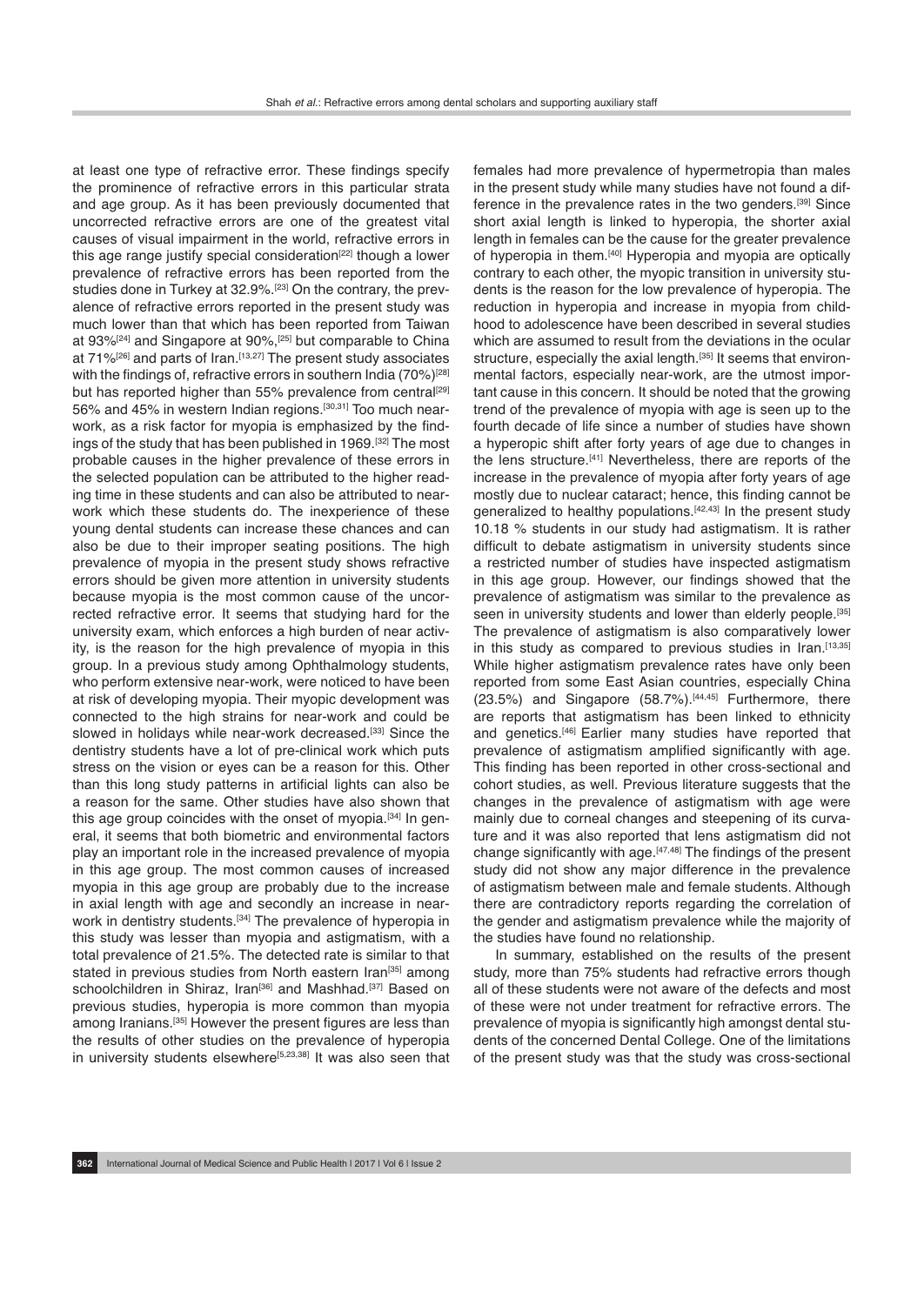in nature which prohibited the ability in drawing inferences about the causal relationships. Furthermore, the role of certain confounding factors such as watching television, studying under different types of light sources, duration of working in front of computer screens and any familial history were not recorded in the present study. In view of the drawbacks, further studies involving larger populations of similar subjects in a controlled manner shall be carried out. It is further recommended that there should be screening programs to find the unnoticed cases of myopia in such Institutes due to the importance of this refractive error and the large amount of near-work in them. In light of the prominence of faultless visual acuity in this age group, the health system should give priority to ascertain affected students and correcting their refractive errors. It is believed that information obtained from this study will help in generating future planning and execution of better ophthalmologic care services. Subsequently, oral health students are the upcoming caretakers of the oral health-related problems, the present study points to the window of opportunity accessible to establish possible preventive measures against refractive errors before it becomes an epidemic in such population.

# **Conclusion**

The results of the present study showed more than 75% students had refractive errors. Most of these students were unaware of the defects. Thus, more attention must be given to students for the treatment of these refractive errors.

## **References**

- 1. Pascolini D, Mariotti SP. Global estimates of visual impairment: 2010. Br J Ophthalmol. 2012 May;96(5):614-8. doi: 10.1136/ bjophthalmol-2011-300539.
- 2. Guidelines for comprehensive management of low vision in India, A VISION 2020: The right to sight- India Publication. Available at http://www.vision2020india.org/docs/low-vision-manual.pdf [last cited on 24.05.2014]
- 3. Megbelayin EO, Asana UE, Nkanga DG, Duke RE, Ibanga AA, Etim BA. Refractive Errors and Spectacle Use Behavior among Medical Students in a Nigerian Medical School, British Journal of Medicine & Medical Research 2014;4:2581-2589.
- 4. Fricke TR, Holden BA, Wilson DA, Schlenther G, Naidoo KS, Resnikoff S, et al. Global cost of correcting vision impairment from uncorrected refractive error. Bull World Health Organ 2012; 90:728- 738.
- 5. Hashemi H, Fotouhi A, Mohammad K. The age and gender-specific prevalences of refractive errors in Tehran: the Tehran Eye Study. Ophthalmic Epidemiol2004; 11:213-225.
- 6. Rosman M, Wong TY, Tay WT, Tong L, Saw SM. Prevalence and risk factors of undercorrected refractive errors among Singaporean Malay adults: the Singapore Malay Eye Study. Invest Ophthalmol Vis Sci 2009; 50:3621-3628.
- 7. Midelfart A, Kinge B, Midelfart S, Lydersen S. Prevalence of refractive errors in young and middle-aged adults in Norway. Acta Ophthalmol Scand 2002;80 (5):501-5.
- 8. Kempen JH, Mitchell P, Lee KE, Tielsch JM, Broman AT, Taylor HR, et al. The prevalence of refractive errors among adults in the United States, Western Europe and Australia. Arch Ophthalmol 2004; 122(4):495-505.
- 9. Budău M,Gamaniuc E, Moise C, Korbuly. Study of refractive changes in Timiş County. B Oftalmologia 2003; 58(3):64-9.
- 10. Pan CW, Wong TY, Lavanya R, Wu RY, Zheng YF, Lin XY, et al. Prevalence and risk factors for refractive errors in Indians: the Singapore Indian Eye Study (SINDI). Invest Ophthalmol Vis Sci 2011; 52(6):3166-73.
- 11. Gupta A, Casson RJ, Newland HS, Muecke J, Landers J, Selva D, et al. Prevalence of refractive error in rural Myanmar: the Meiktila Eye Study. Ophthalmology 2008; 115(1):26-32.
- 12. Pokharel GP, Negrel AD, Munoz SR, Ellwein LB. Refractive error study in children: results from Mechi Zone, Nepal. Am J Ophthalmol 2000; 129(4):436-44.
- 13. Fotouhi A, Hashemi H, Khabazkhoob M, Mohammad K. The prevalence of refractive errors among school children in Dezful, Iran. Br J Ophthalmol 2007; 91 (3):287-92.
- 14. Ip JM, Saw SM, Rose KA, Morgan IG, Kifley A, Wang JJ, et al. Role of near-work in myopia: findings in a sample of Australian school children. Invest Ophthalmol Vis Sci 2008; 49:2903-2910.
- 15. Low W, Dirani M, Gazzard G, Chan YH, Zhou HJ, Selvaraj P, et al. Family history, near-work, outdoor activity, and myopia in Singapore Chinese preschool children. Br J Ophthalmol 2010; 94:1012-1016.
- 16. Pavithra MB, Maheshwaran R, Rani Sujatha MA, A Study on the prevalence of refractive errors among School Children of 7-15 years age group in the field practice areas of a medical college in Bangalore, Int J Med Sci Public Health 2013; 2:641-645.
- 17. Singh H, Saini VK, Yadav A, Soni B. Refractive Errors in School Going Children- Data From a School Screening Survey Programme. Nat J community Med 2013; 4:137-40.
- 18. Rajdeep P, Patel R, A study of refractive errors on students of Baroda Medical College, IJRRMS 2013; 3:18-19.
- 19. Chaudhry R, Ali H, Sheikh NH, Frequency and underlying factors of myopia among medical students. Biomedica 2011; 27:154-160.
- 20. Midelfart A, Aamo B, Sjohaug KA, Dysthe BE, Myopia among medical students in Norway, ActaOphthalmol (Copenh) 1992; 70:317–322.
- 21. Fledelius HC. Myopia profile in Copenhagen medical students 1996–98, Refractive stability over a century is suggested, Acta Ophthalmol Scand 2000; 78:501–505.
- 22. Wong TY, Foster PJ, Hee J, Ng TP, Tielsch JM, Chew SJ, et al. Prevalence and risk factors for refractive errors in adult Chinese in Singapore. Invest Ophthalmol Vis Sci 2000; 41:2486-2494.
- 23. Onal S, Toker E, Akingol Z, Arslan G, Ertan S, Turan C, Refractive Errors of Medical Students in Turkey: One Year Follow-Up of refraction and Biometry. Optm Vis Sci 2007; 84:175–180.
- 24. Lin LL , Shih YF , Lee YC, Hung PT, Hou PK, Changes in ocular refraction and its components among medical students- a 5 year longitudinal study. Optometry and Vision Science 1996; 73:495-498.
- 25. Woo WW, Lim KA, Yang H, Lim XY, Liew F, Lee YS et al. Refractive errors in medical students in Singapore, Singapore Medical Journal 2004; 45:470-474.